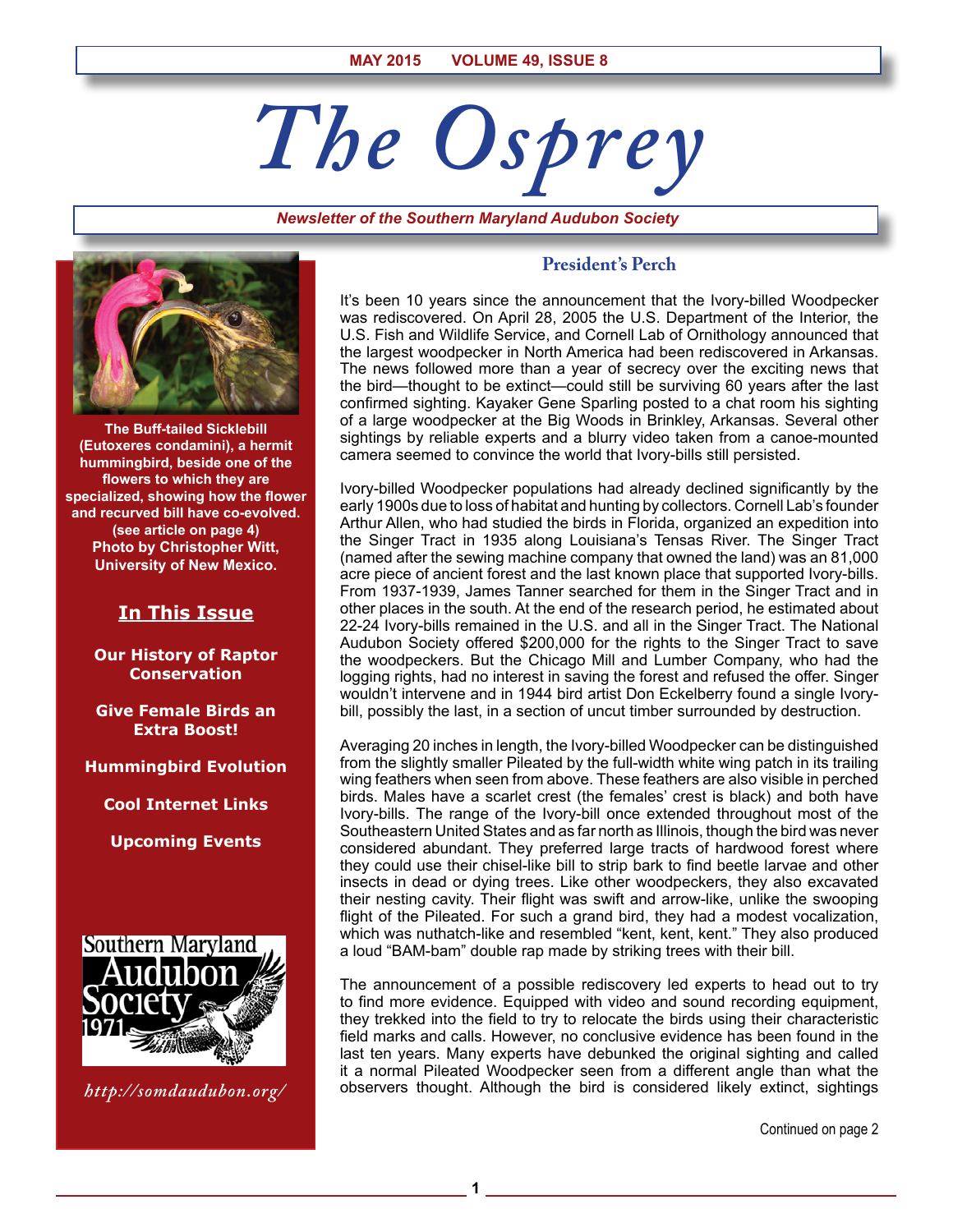continue. In 2005, the Cornell Laboratory of Ornithology announced that searchers had seen an Ivory-bill multiple times in ten months in the Big Woods in Arkansas. Other researchers, connected to Auburn University, reported 13 sightings in 2005 and 2006 along the Choctawhatchee River in Florida's panhandle. Sightings were made by experienced observers, including trained ornithologists.

Some think that conservation efforts should stop protecting the Ivory-bill and shift focus to other species. But the Nature Conservancy purchased large tracts of land around the Big Woods to protect the bird. The conservation values of saving old-growth bottomland hardwood forests reached a wide audience. David Luneau, who recorded the Ivorybill video said, "People are now reminded that there are species of endangered birds everywhere that need to be protected." If increased awareness helps to reduce urban sprawl to protect habitat for other at-risk species, then the effort was a success.

Determining which species are at risk is an important step to saving them. With that in mind, your help with this year's May count will help determine which species of birds are declining. If you're interested in participating, counts in Maryland will be on May 9. Please visit our web site for more information: http://somdaudubon.org/event/countymay-counts/.

For the Birds, Michael Patterson

# **Our History of Raptor Conservation**

The conservation of raptors in Southern Maryland has been a long time concern of SMAS! Due to the effects of DDT, habitat loss and changing agricultural practices and land use planning by local government agencies, the once common Bald Eagle, Osprey, Barn Owl and American Kestrel began to disappear form the landscape.

In the early 1990's our Adopt-an-Osprey Program was started by Steve Cardano with the assistance of fellow Board of Directors member Cora Fulton. Steve would band the nestling Ospreys on the Potomac and Patuxent Rivers and Cora would prepare and mail adoption certificates and photographs for each bird adopted. Cora recalls when someone adopted 10 Ospreys for a retiring co-worker and what a job she had preparing them. And also when she had to send certificates for the first Barn Owls ever adopted through our program in 2002.

In the mid 1990's our Raptor Conservation Committee was created after a request for funding from a local government conservation agency to pay for the supplies to build Barn Owl nest boxes in Calvert County. The mission of the committee is to support the conservation of raptors found in Southern Maryland through our own conservation projects that currently include our historical Osprey platform project, our Barn Owl and American Kestrel nest box monitoring programs as well as supporting other raptor research projects in the region. One such project we support is the

Northern Saw-whet Owl banding station at Point Lookout State Park which is part of Project Owlnet (https://www. facebook.com/ProjectOwlnet), which is a cooperative effort of Saw-whet Owl banders from Michigan to Georgia to monitor the fall migration behavior of the smallest nonresident owl that visits us during migration and winter months.

We also work with local Girl Scout and Boy Scout groups, local schools, and government organizations and agencies as well as local business owners and private property owners to sponsor and assist with raptor conservation projects. These projects often include the construction of raptor nesting structures and monitoring of them. For monitoring of these nesting structures, we rely on the help of volunteers to make them successful. If you would like to volunteer or learn how you can be part of one of our raptor conservation projects, or have an idea for future projects, please contact our Raptor Conservation Committee Chairman, Mike Callahan at raptorsrulemc@gmail.com.

By Mike Callahan and Andy Brown



**Mike Callahan holding an American Kestrel Photo by: Lynne Wheeler**

# **Cool Internet Links!**

Watch a bird weave a basket nest: https://www.facebook.com/video. php?v=732357963513234

Tiny songbird tracked across 1,700 miles of open ocean: http://tinyurl.com/Over-Ocean-Blackpoll

White-breasted Nuthatch stealing down from an owl nest! https://www.facebook.com/video. php?v=10206145236019041

Rough-legged Hawk takes off: http://birdnote.org/blog/2015/04/rough-legged-hawk-takes

A Natural Feast for Hummingbirds: Native plants sustain native birds! http://birdnote.org/show/natural-feast-hummingbirds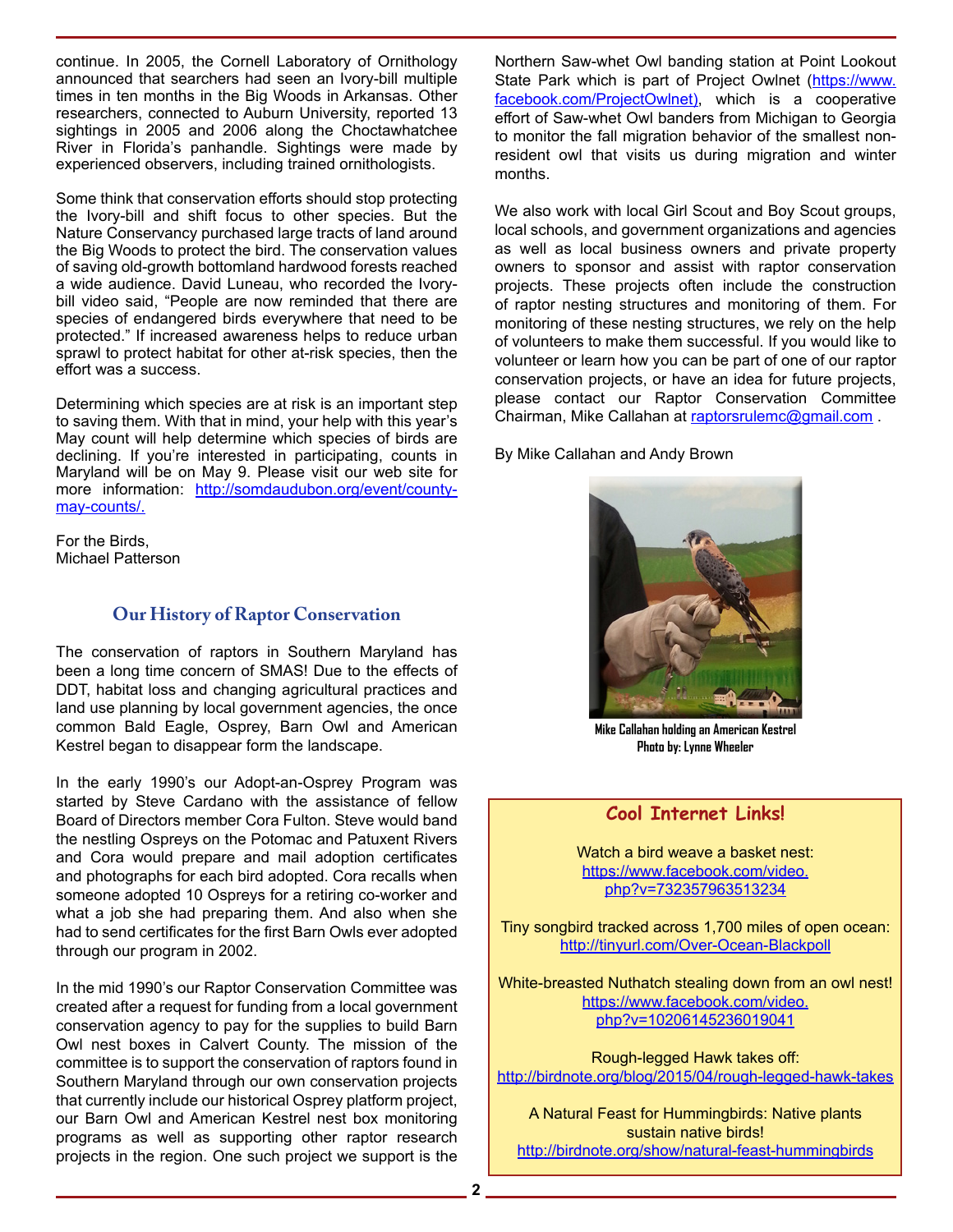# **Goodbye to Hoary (and Lesser) Redpolls**

A new paper published this week by a couple of post-docs at Cornell shows no genetic difference among redpolls, despite total genome sampling. It's an oddly titled paper.

Nicholas A. Mason and Scott. A. Taylor. Differentially expressed genes match bill morphology and plumage despite largely undifferentiated genomes in a Holarctic songbird (http://tinyurl.com/Goodbye-Hoary-Redpoll). Molecular Ecology.

Although nowhere in the paper does it actually mention species status, the upshot is that there is one circumpolar "genome," which means one species (they sampled Lesser Redpolls in Europe, too). Differences in physical appearance are the result of the expression of different genes from the entire suit that all the redpolls possess.

As the Lab blog http://tinyurl.com/From-Many-One post discussing the study puts it, "The new research suggests all the Common-Hoary confusion over the years may have been justified."



The three current species of redpoll—Common, Hoary, and Lesser—stretch around the Arctic in a continuous swath that isn't necessarily apparent from a normal map projection. Adapted with permission from Mason and Taylor 2015, Molecular Ecology.

Kevin J. McGowan, Ph.D. / Project Manager Distance Learning in Bird Biology, Cornell Lab of Ornithology 159 Sapsucker Woods Road, Ithaca, NY 14850<br>kim2@cornell.edu 607-254-2452 kim2@cornell.edu

## **Give Female Birds an Extra Boost! By Jane Kostenko**

Just as humans need calcium for good bone health, so do female birds!

During egg-laying season, female wild birds benefit from getting extra calcium in their diets. An easy and inexpensive way to provide this to your wild birds is to keep chicken egg shells as you use them. Rinse the shells thoroughly and let them air dry. When you use your oven, simply put the shells

on a baking sheet and put them in the oven as it is cooling off. Remember, you're not trying to bake the shells, only to help safely sterilize them.

I have never used the microwave to sterilize egg shells, but several websites give the following directions: Place the shells on a microwave-safe towel or plate and microwave on high for 1.5 to 3 minutes.

Once you've sterilized your shells and they have cooled, crush the shells into small pieces and simply add the pieces to your regular seed. We put them out on platform feeders with black oil sunflower seeds and watch the birds eat the crushed shells.

Birds of both sexes actually benefit from chewing egg shells year round, I also read, since the gizzards of birds helps grind up their food and egg shells serve that purpose.

Here's a great website that discusses this topic:

http://lansingwbu.blogspot.com/2015/03/feeding-eggshells-to-birds.html

# **Birding and conservation groups call on Canada, U.S. to preserve boreal forest**

Eilís Quinn Eye on the Arctic March 25, 2015

Birding and conservation groups launched a campaign last week calling on the Canadian and U.S. governments to preserve at least half of the boreal forest.

"The importance of boreal forest habitat for birds will only increase in the future; climate change has already begun pushing bird ranges further north, making the boreal forest an important refuge -- a 'Noah's Ark' for birds," Jeff Wells, senior scientist for the Boreal Songbird Initiative and International Boreal Conservation Campaign, said in a news release.

Besides preserving bird habitat, The Boreal Birds Need Half campaign is looking encourage sustainable development in the remaining areas. It also says industrial activities in the forest should take place only with consent from the affected indigenous communities. Habitat threats

The boreal forest stretches from Alaska to the region of Labrador in Atlantic Canada. Billions of birds use the forest as their breeding ground.

But many of the 300 bird species that make their way to the forest each year are in decline, such as the Canada Warbler, mainly due to loss of habitat says the Boreal Songbird Initiative.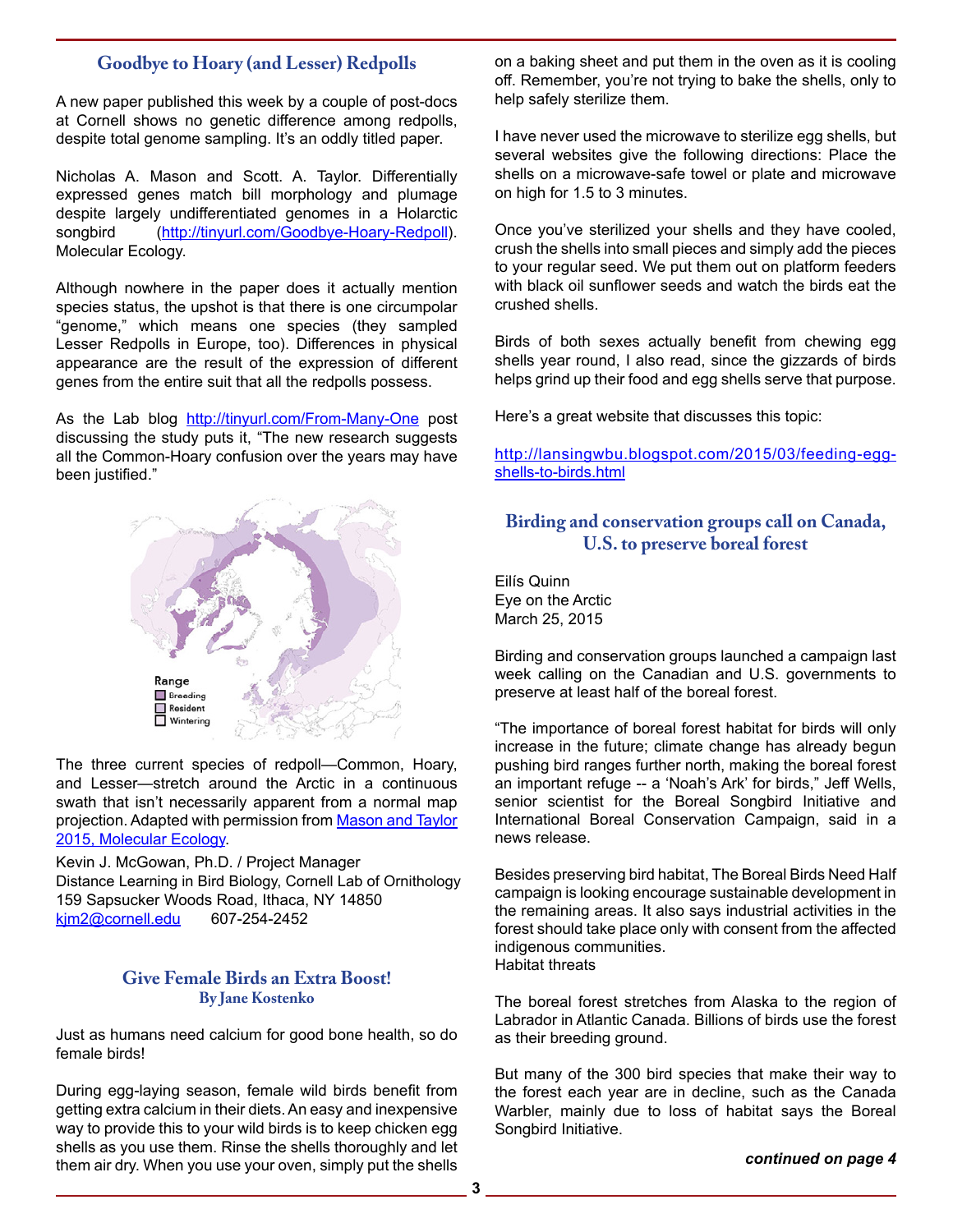The campaign is currently endorsed by The Boreal Songbird Initiative, Ducks Unlimited, National Audubon Society, Bird Studies Canada, the Canadian Parks and Wilderness Society, the Cornell Lab of Ornithology, Environment for the Americas, Nature Canada, Nature Needs Half, Birdzilla, and Wild Bird Centers of America.

Campaign organizers hope businesses as well as individuals will sign on to endorse the campaign.

"When you see broad support from the scientific community, bird organizations, and everyday citizens, it makes a compelling case for increased boreal forest protection," said Kevin Smith, national manager of boreal programs for Ducks Unlimited Canada in a news release. "In addition to protecting 50 percent of the boreal forest, sustainably managed development in the remaining areas will be essential to striking the right balance between ecological health and economically healthy communities."

This story is posted on Alaska Dispatch News as part of Eye on the Arctic, a collaborative partnership between public and private circumpolar media organizations. http://www.adn.com/article/20150325/birding-andconservation-groups-call-canada-us-preserve-borealforest

## **Hummingbird Evolution Soared After They Invaded South America 22 Million Years Ago**

#### **By Robert Sanders, Media Relations | April 3, 2014 BERKELEY**

A newly constructed family tree of the hummingbirds, published today in the journal Current Biology, tells a story of a unique group of birds that originated in Europe, passed through Asia and North America, and ultimately found its Garden of Eden in South America 22 million years ago. volcano hummingbird.

These early hummingbirds spread rapidly across the South American continent, evolved iridescent colors – various groups are known today as brilliants, topazes, emeralds and gems – diversified into more than 140 new species in the rising Andes, jumped water gaps to invade North America and the Caribbean, and continue to generate new species today.

"Our study provides a much clearer picture regarding how and when hummingbirds came to be distributed where they are today," said lead author Jimmy McGuire, a UC Berkeley associate professor of integrative biology and curator of herpetology (reptiles and amphibians) in the campus's Museum of Vertebrate Zoology.

There are now 338 recognized hummingbird species, but that number could double in the next several million years, according to the study's authors, who come from UC Berkeley, Louisiana State University and the universities of New Mexico, Michigan and British Columbia.

"We are not close to being at the maximum number of hummingbird species," McGuire said. "If humans weren't around, they would just continue on their merry way, evolving new species over time."

#### *Hummingbird Ancestors Arose In Eurasia 42 Million Years Ago*

For more than 12 years, McGuire and his colleagues collected DNA data from 451 birds representing 284 species of hummingbirds and their closest relatives, ultimately sequencing six nuclear and mitochondrial genes. They used the data to arrange the living groups in a family tree, and concluded that the branch leading to modern hummingbirds arose about 42 million years ago when they split from their sister group, the swifts and treeswifts. This probably happened in Europe or Asia, where hummingbird-like fossils have been found dating from 28-34 million years ago.

Somehow, he said, hummingbirds found their way to South America, probably via Asia and a land bridge across the Bering Strait to Alaska. They left no survivors in their ancestral lands, but once they hit South America about 22 million years ago, they quickly expanded into new ecological niches and evolved new species represented by nine distinct groups known today as topazes, hermits, mangoes, brilliants, coquettes, mountain gems, bees, emeralds, and the single-species group Patagona (the Giant Hummingbird, Patagona gigas).

About 12 million years ago, the common ancestor of the bee and mountain gem hummingbird groups made the jump into North America, which at the time was still separated from South America by a few hundred miles of water. Once these hummingbirds had "prepared the ground" by initiating coevolution with North American plants, McGuire said, they were later followed several times by other hummingbird lineages, including representatives of the mangoes and emeralds, and then by many more species when the Isthmus of Panama formed connecting South and North America about 4 million years ago.

About 5 million years ago, hummingbirds invaded the Caribbean, and did so five more times since. One of these groups, the bee hummingbirds, which originated in North America, participated in the Caribbean invasion, and even re-colonized South America alongside existing lineages. This group experienced the highest diversification rates of any hummingbird group – 15 times that of the lowest, the topazes – which is on a par with that of classic examples of rapid adaptation to a new environment (adaptive radiation).

The genetic analysis shows that the diversity of hummingbirds continues to rise today, with the origination rate of new species exceeding extinction rates. And despite the fact that they feed primarily on nectar and tiny insects, some places contain more than 25 species in the same geographic area.

"When it comes to vertebrate animals, hummingbirds are about as diverse as they come," he said.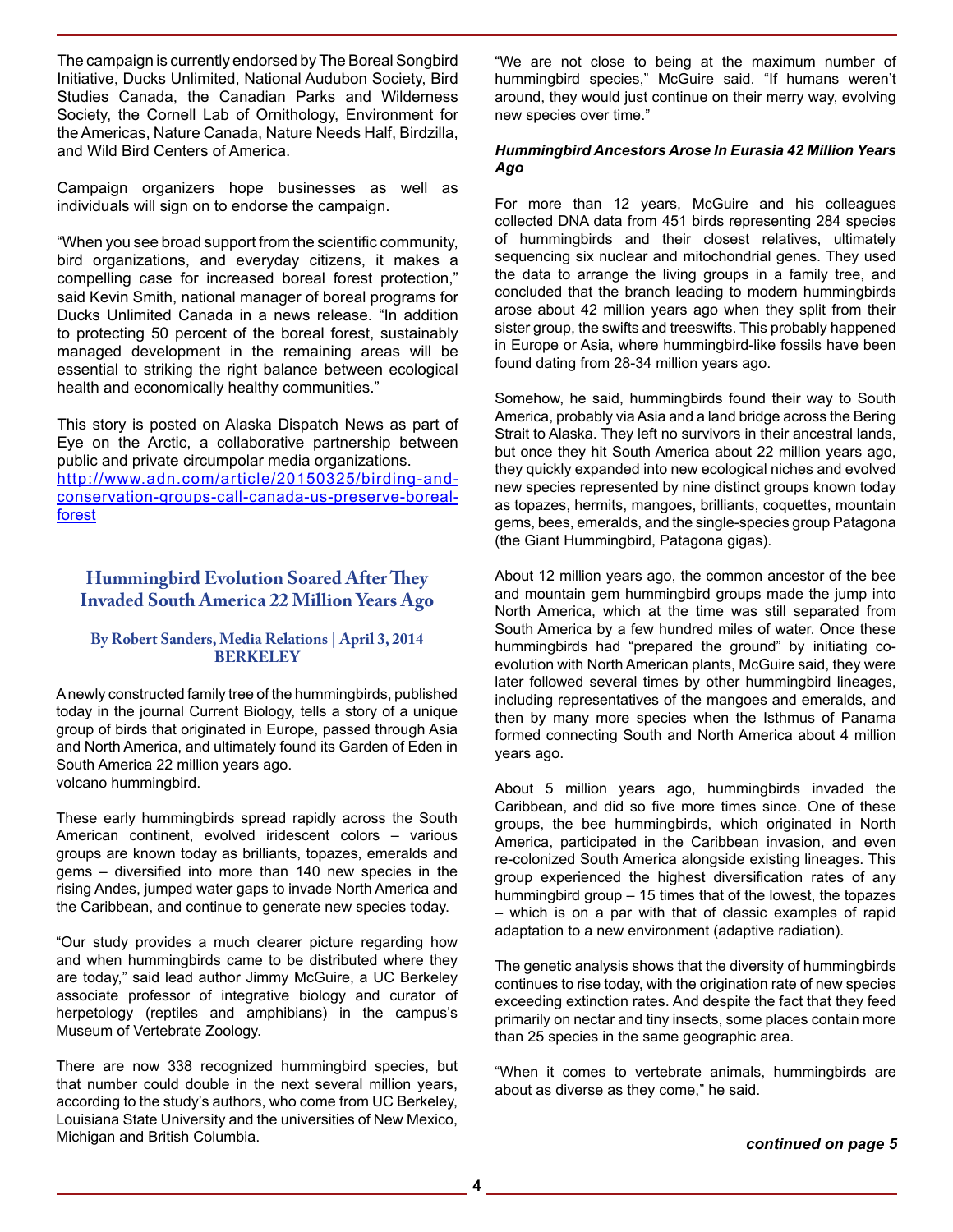#### *From Herps To Hummingbirds*

McGuire, a herpetologist whose main interest is the evolution of reptile and amphibian diversity in Southeast Asia, became interested in hummingbird flight by accident while a graduate student at the University of Texas at Austin. While there he collaborated with Robert Dudley, an expert on hummingbird flight and now a fellow UC Berkeley professor of integrative biology, and Dudley's student, Doug Altshuler, now at the University of British Columbia. They wanted to understand how hummingbirds are able to live at high elevations, including at over 15,000 feet in the Andes Mountains, despite the reduced air density, which makes flying harder. Such a study required, however, that they understand how the various species are related, and McGuire volunteered to do a genetic analysis to construct a phylogeny (the equivalent of a genealogy but for species).

One unanswered question, he said, is how hummingbirds got a toehold in South America at all, since today they are dependent on plants that coevolved with them and developed unique feeding adaptations.

"It is really difficult to imagine how it started, since hummingbirds are involved in this coevolutionary process with plants that has led to specializations we typically associate with hummingbird plants, such as tubular, often red flowers, with dilute nectar," he said. "They drive the evolution of their own ecosystem. The evolution of hummingbirds has profoundly affected the evolution of the New World flora via codiversification."

McGuire hopes to continue hummingbird studies with his colleagues, exploring how they've adapted to a diverse variety of ecological niches and, in particular, how they tolerate reduced oxygen availability at high elevations.

"Everything about hummingbirds is extreme," said McGuire, who initiated work on the current phylogenetic analysis as an assistant professor at Louisiana State University before joining the UC Berkeley faculty in 2003. "They have this incredible hovering flight, with wing beat frequencies of 60 times per second, which is nuts. They have the highest metabolic rate for their size of any vertebrate; they are little machines that run on oxygen at a high rate. They also have the largest hippocampal formation in the brain of any bird, which is tied to spatial learning, presumably because they visit the same flower clusters over and over again, and must remember where and when they most recently slurped the nectar from individual flowers. It is amazing that evolution can take an animal to such extremes."

In addition to Dudley and Altshuler, other coauthors are Christopher C. Witt of the University of New Mexico, Albuquerque; J. V. Remsen, Jr., of Louisiana State University, Baton Rouge; Ammon Corl of UC Berkeley; and Daniel L. Rabosky of the University of Michigan, Ann Arbor.

The work was funded by the National Science Foundation (DEB 0330750, 0543556, 1146491).

*Southern Maryland Audubon Society*

# ADOPT-A-RAPTOR

Foster Parents Needed!!



The Southern Maryland Audubon Society supports raptor conservation and research projects in the Southern Maryland area through the "Adopt-A-Raptor" Program. The program currently includes four species: **Osprey, Barn Owl, American Kestrel and Northern Saw-whet Owl**. Each bird is banded by a licensed bird bander with a serially numbered metal band, in cooperation with the U.S. Bird Banding Laboratory. A limited number of birds are available for adoption each year!

#### **"Adopt-A-Nest" now available for Osprey, Barn Owl & Kestrels!**

#### Adoptive "parents" will receive:

A certificate of adoption with the bird's band number, and location and date of banding.

Information on the ecology and migration patterns of the species

Any other pertinent information that may become available

#### Your support helps provide:

- Barn Owl Nest Boxes
- Osprey Nesting Platforms
- Kestrel Nest Boxes
- Mist Nets or Banding Supplies

Complete the form below to "Adopt-A-Raptor" with the Southern Maryland Audubon Society

--------------------------------------------------------------------------------------------- *Mail completed form to: Melissa Boyle, Adopt-a-Raptor, 10455 Point Lookout Rd. Scotland, MD 20687*

Name:\_\_\_\_\_\_\_\_\_\_\_\_\_\_\_\_\_\_\_\_\_\_\_\_\_\_\_\_\_\_\_\_\_\_\_\_\_\_\_

as it should appear on Adoption Certificate

Address:\_\_\_\_\_\_\_\_\_\_\_\_\_\_\_\_\_\_\_\_\_\_\_\_\_\_\_\_\_\_\_\_\_\_\_\_\_

I wish to adopt:

 $($ # of) Osprey, \$10 each / \$25 per nest

(# of) Barn Owl, \$25 each / \$50 per nest

(# of) Northern Saw-whet Owl, \$30 each

(# of) American Kestrel, \$35 each / \$75 per nest

\_\_\_\_\_\_\_\_\_\_\_\_\_\_\_\_\_\_\_\_\_\_\_\_\_\_\_\_\_\_\_\_\_\_\_\_\_\_\_\_\_\_\_\_

Amount Enclosed:

*Make checks payable to: Southern Maryland Audubon Society*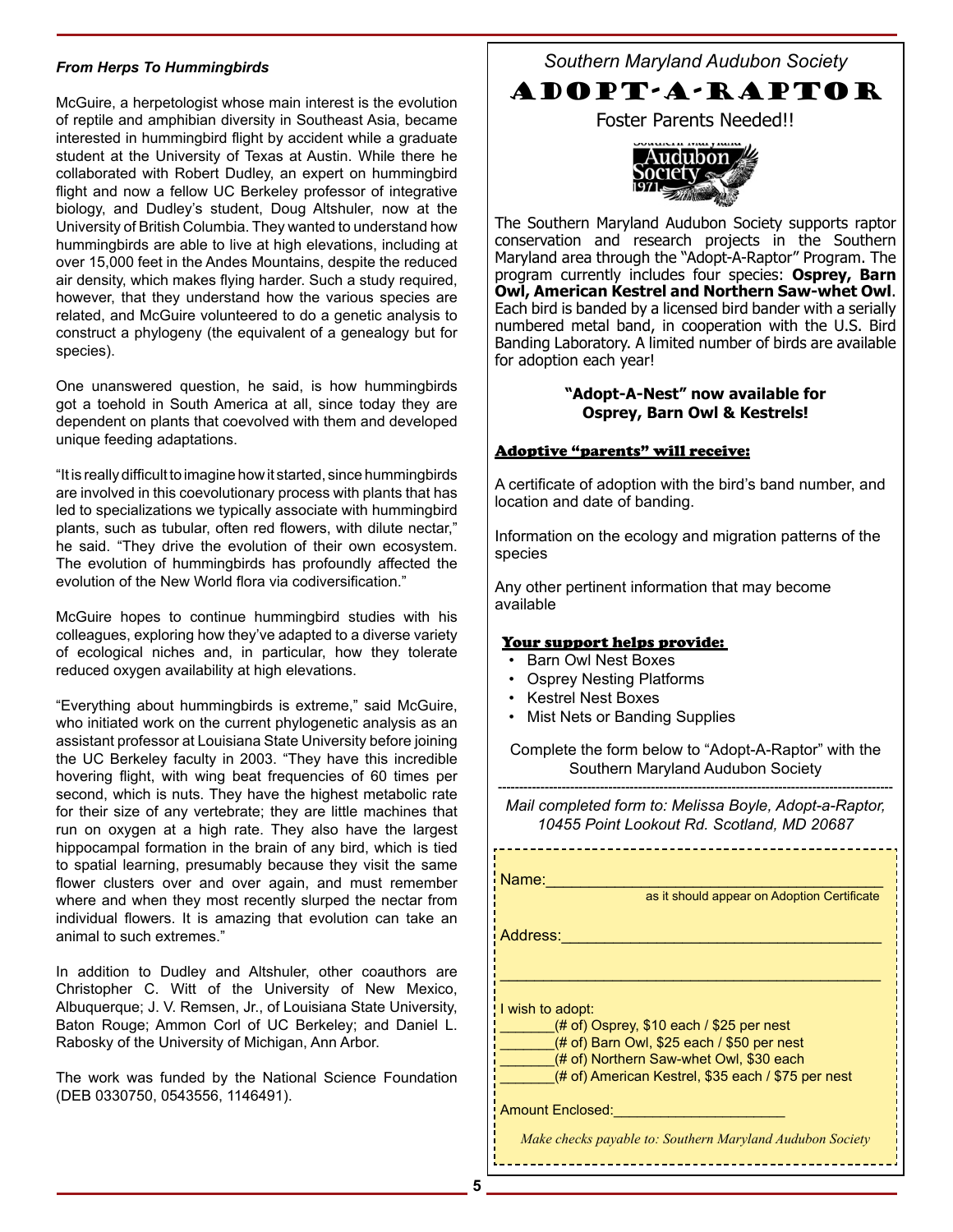# **Upcoming Events**

April 25 – SATURDAY – 7:30 a.m. – 10:00 a.m. FIELD TRIP Ward Road, Calvert County "SPRING BIRD LIST" Leader: Karen Anderson, Master Naturalist

Join Karen as she explores Calvert County's newest park off of Ward Road in Dunkirk. The Natural Resources Division would like our help to compile the bird list for this exciting new 209-acre property at 10455 Ward Road, Dunkirk, Maryland. RSVP to Karen at r\_otters1@msn.com

April 26 – SUNDAY - 8:00 a.m. – 11:00 a.m. FIELD TRIP

Sotterley Plantation, Hollywood, St. Mary's County "EAGLES, EARTH DAY, AND SOTTERLEY"

Leaders: David Moulton and Michael Patterson Wrap up your Earth Day week exploring the bird life on this scenic and historic Patuxent River property. Nesting Bald Eagles, early migrants, meadowlarks, woodpeckers and waterfowl can be found via Sotterley's extensive new trail system. From Route 235, go north on Sotterley Road, turn right through gates to the gravel parking lot on the Sotterley historic property. RSVP at moulton.davidh@gmail.com or 240-278-4473.

May 2 – SATURDAY – 9:00 a.m. – 12 Noon FIELD TRIP

Elms Environmental Education Center, St. Mary's County 49300 St. James Road, Dameron, Maryland 20628 "BIRDING 101"

Leader(s): Dean Newman and Margarita Rochow Calling on all wannabe birders!! Youths Welcome!! Are you tired of wondering and saying "What bird is that?" Do you want to get better at knowing what birds you are seeing? Birding 101 is the field trip for you! The more you walk the walk, the better you become! The location at the Elms Environmental Education Center offers a great habitat for birds. Dean and Margarita will point out helpful identification points such as: bird bill and facial markings, plumage details, field marks, flight patterns, sound, behavior, and habitat and seasonal expectation. Learn about birding apps too. Call or email Dean to register: dean.newman@md.metrocast.net, dean.newman@dau. mil or 301-672-5464.

May 6 – WEDNESDAY – 7:30 p.m. – 9:00 p.m. MONTHLY MEETING PROGRAM Charlotte Hall Library, St. Mary's County "The Significance of Spring Wildflowers"

Karyn Molines, Maryland Native Plant Society Chapter Chair After a long dark winter, the colorful and fragrant flowers carpeting the ground bring out primal feelings of rejuvenation and energy. The abundance of plant growth is an amazing ecological phenomenon that is highlighted by a profusion of flowers. Karyn will provide examples of the diversity of flowers typical of southern Maryland forest, while pointing out the ecological importance of this seasonal explosion of plant growth. Note: Karyn will also be leading a Spring Wildflowers walk at Flag Ponds Nature Park on April 23rd hosted by the Calvert Nature Society. We recommend a spring "double hitter" by registering for her walk and then coming to our May 6th program. See their website at www.calvertparks.org, go to Calendar of Events for information and to register for the walk. The Audubon program is free and does not require registration.

#### *continued on page 7*

| <b>MEMBERSHIP APPLICATION</b>                                                                                                                                                                                                                                                                                                                            |                                                                                                                                                                                                                              |  |  |
|----------------------------------------------------------------------------------------------------------------------------------------------------------------------------------------------------------------------------------------------------------------------------------------------------------------------------------------------------------|------------------------------------------------------------------------------------------------------------------------------------------------------------------------------------------------------------------------------|--|--|
| 1 Q                                                                                                                                                                                                                                                                                                                                                      | Please enroll me as a member of the Audubon Family and the Southern Maryland Audubon Society. I will receive the chapter<br>newsletter, The Osprey, and all my dues will support environmental efforts in Southern Maryland. |  |  |
| $\Box$<br>Please enroll me as a member of the National Audubon Society. My membership will also include membership in the Southern<br>Maryland Audubon Society. I will receive National's Audubon Magazine, the chapter newsletter, and support national and local<br>environmental causes. A fraction of my dues will be returned to the local chapter. |                                                                                                                                                                                                                              |  |  |
|                                                                                                                                                                                                                                                                                                                                                          |                                                                                                                                                                                                                              |  |  |
|                                                                                                                                                                                                                                                                                                                                                          |                                                                                                                                                                                                                              |  |  |
| IDO   do NOT   wish to receive The Osprey electronically. My e-mail address is: _________<br>(electronic delivery saves SMAS printing and mailing costs.)                                                                                                                                                                                                |                                                                                                                                                                                                                              |  |  |
|                                                                                                                                                                                                                                                                                                                                                          | <b>Chapter-Only Dues (new/renewal)</b><br><b>National Dues, Make check payable to</b><br>Make check payable to Southern Maryland Audubon Society<br>National Audubon Society -- Chapter code #C9ZL000Z                       |  |  |
| $\Box$                                                                                                                                                                                                                                                                                                                                                   | $\Box$ Introductory Offer - 1 year<br>\$20<br>□ Senior/Student<br>\$15                                                                                                                                                       |  |  |
| $\Box$                                                                                                                                                                                                                                                                                                                                                   | Senior/Student 1yr \$15 2yr \$28 3yr \$42                                                                                                                                                                                    |  |  |
| $\Box$                                                                                                                                                                                                                                                                                                                                                   | Mail to: Southern Maryland Audubon Society, Attn: Membership<br>P.O. Box 181 Bryans Road, MD 20616<br>Senior (over 62) _______ \$250                                                                                         |  |  |

**6**